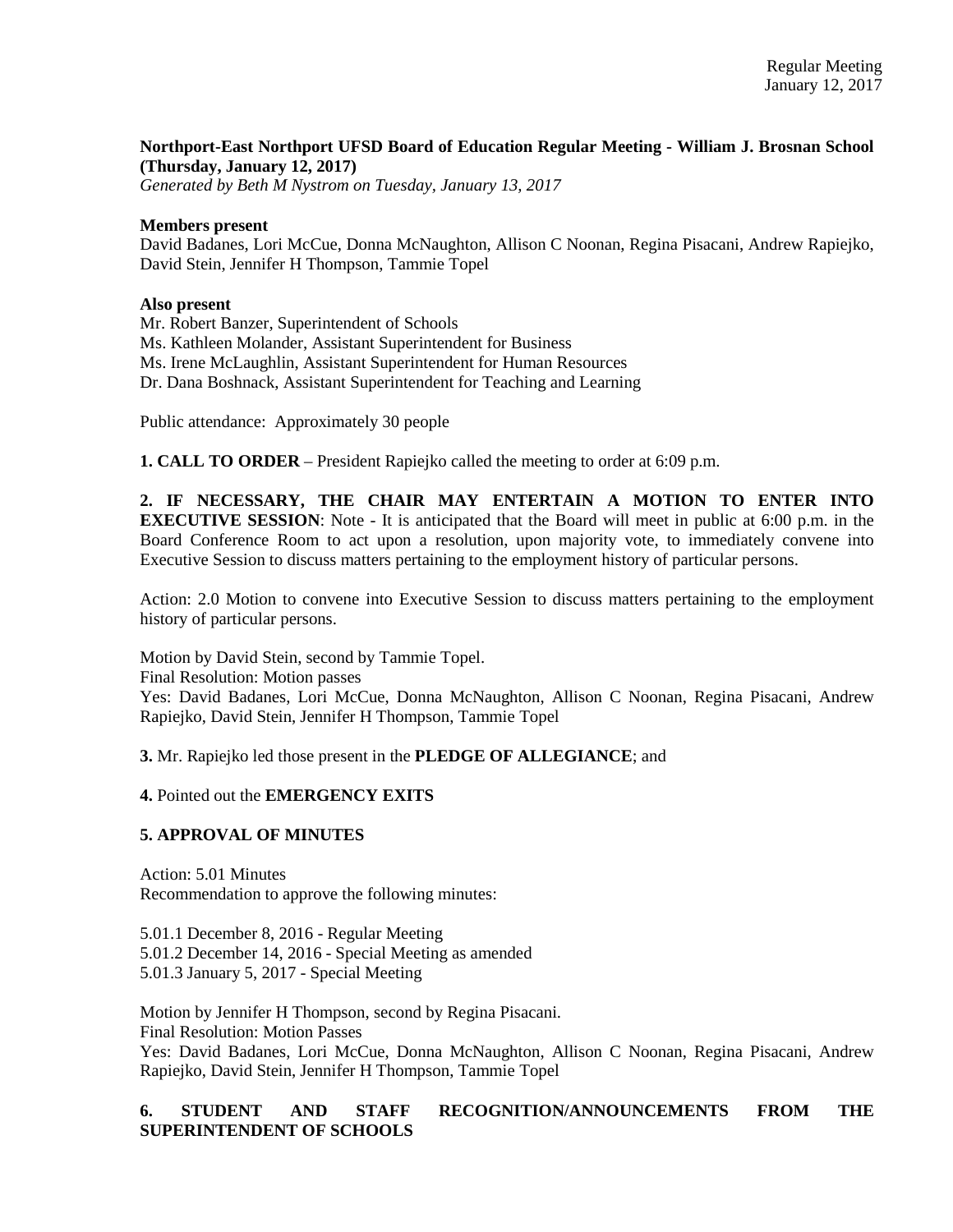Presentations 6.01 Student Representative Report – Matthew Elkins (Grade 12) and Nora Prendergast (Grade 12)

Matt Elkins and Nora Prendergast updated the Board on the happenings at the high school. The Tigerettes raised \$200 for local families with the Man of the Year fundraiser. The newspaper club wrote an article about course selection information. Several fundraisers took place including toy drives and the senior class candy cane gram fundraiser. Battle of the classes took place and holiday well decorating. The Spanish, Italian and French clubs held their annual cheese festival. The National Junior Honor Society held the Boots on the Ground fundraiser supporting deployed troops. The Empty Bowls fundraiser will take place on March 21<sup>st</sup>. The senior class is planning a ski trip on February  $4<sup>th</sup>$ . Relay for Life has also kicked off.

Mr. Robert Banzer, Superintendent of Schools, announced that Matthew Lindley and Rose Ozimkowski received the Suffolk Zone Outstanding Physical Education Student Award. The Northport High School Codebreakers will hold the CyberPatriot Competition on Saturday which is a quarterfinal to determine if they move on to the regional competition.

Mr. Banzer stated that there was an article in Newsday about the assessment change to Sandpiper Farm and the impact on the School District. Mr. Banzer stated that it was reported accurately but what was missing was the impact to the average taxpayer. The levy was set by the School District back in October. The District received notification of the settlement around December  $1<sup>st</sup>$  which impacted the tax assessment, which is set by the Town. The impact of the reassessment of the Sandpiper Farm property to the average taxpayer is approximately \$27 per year. Mr. Banzer noted that the District did speak out against the assessment change to the Town back in 2010.

Presentations: 6.02 Social Studies Department Student of the Month Mr. Sean Hurley, District Chairperson of Social Studies Education, introduced Thomas Dowling Jr., Social Studies Department Student of the Month.

Mr. Hurley stated that T.J. has demonstrated his interest in social studies education by excelling in all of the courses he has taken in the department, including nine elective courses. As a sophomore T.J. took Advanced Placement European History, American Law as an elective, and earned 100% on his Global History & Geography Regents examination. As a junior he enrolled as an IB Diploma Candidate, taking IB History of the Americas, challenged himself by taking IB Economics and AP United States History as electives, and earned a 99% on his United States History and Government Regents examination. As a senior, T.J. is enrolled in his second year of study in IB History of the Americas and is taking Stony Brook University's course in News Literacy as an elective.

T.J. represented Northport High School in competing with students from all over Long Island as a member of the Model United Nations team, where he earned a certificate of recognition. T.J. also represented Northport this past summer in the American Legion's Boys State Leadership Academy. T.J. has participated in Our Town since 5<sup>th</sup> grade, and has been a member of the Law Club and the Debate Club at the high school. He has been on the Mock Trial Team since he was a freshman, participated in the New York State Bar Association's Mock Trial Summer Institute, and was lead attorney on the 2016 Law Day Championship Team.

President Rapiejko and Superintendent congratulated T.J. on his fine accomplishments and presented him with a commendation from the Board.

Presentations: 6.03 American Legion Boys State/Empire Girls State Program Participants

Mr. Sean Hurley, District Chairperson of Social Studies Education, introduced the following participants in The American Legion Boys State/Empire Girls State Program: Thomas Dowling, Brennon Fallon, Joseph Leonick, Amanda Power, Nora Prendergast, Sean Truehart, Connor Widmaier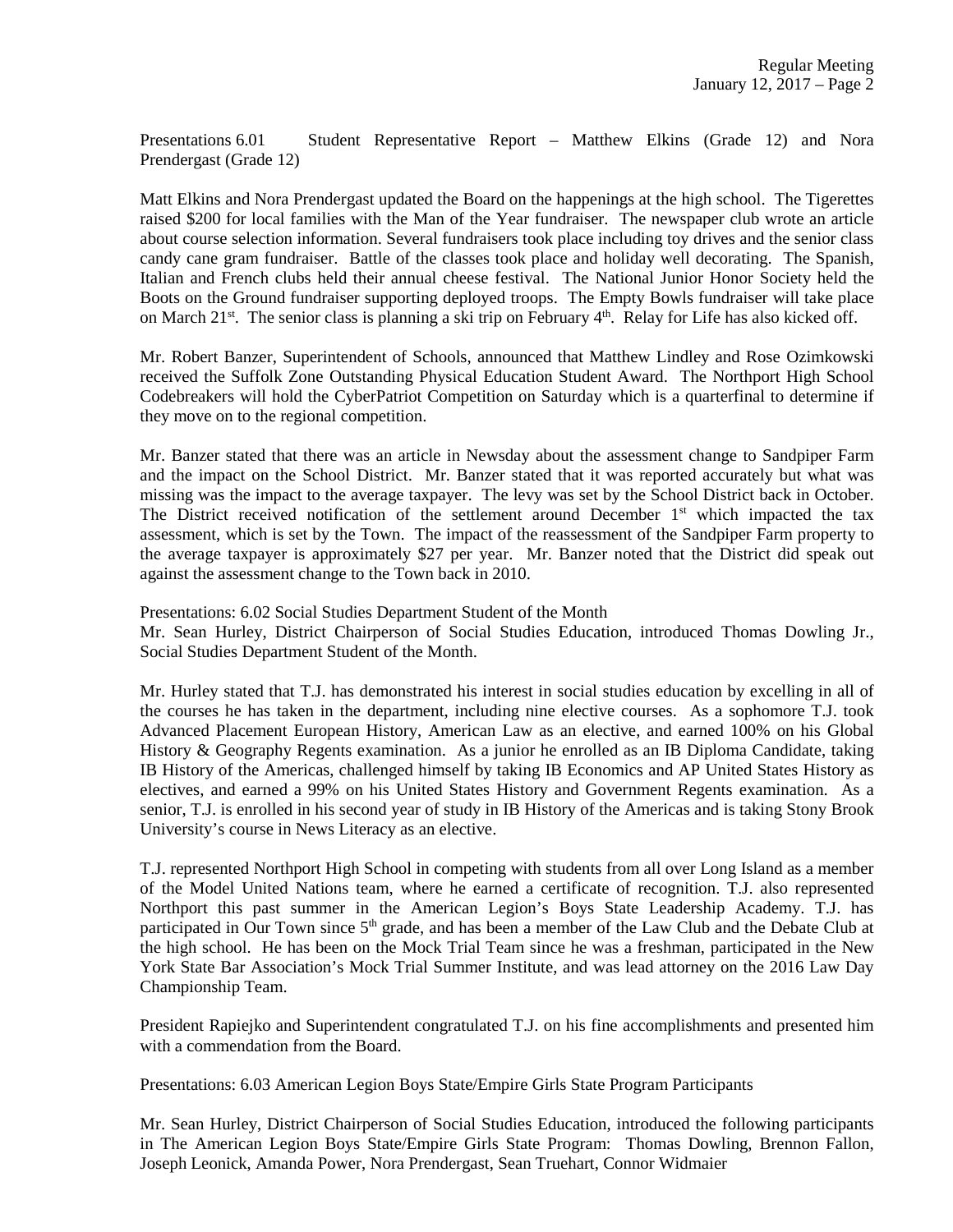Information: 6.04 For Information: Upcoming Meetings

Mr. Rapiejko reviewed the upcoming meetings of January  $26<sup>th</sup>$  and February  $9<sup>th</sup>$ .

**7. COMMUNICATIONS** - Please Note: This is the opportunity for persons who had written letters to the Board to speak to the Board regarding the issues raised in their communications. Speakers are asked to keep their comments brief, and to speak for no longer than 5 minutes.

Discussion: 7.01 Communications to the Board

There were no communications to the Board requiring Board action.

**8. PUBLIC COMMENT/PARTICIPATION** - Please Note: Community members are invited to share their questions, comments, or concerns with the School Board. When speaking, citizens should state their name and address for the record and limit their presentation to 5 minutes. Where possible, the Board will answer factual questions immediately. A written response may be provided when information is not available. If a response would involve discussion of Board Policy or decisions which might be of interest to citizens not present at the meeting, the Board may place the item on a future meeting agenda.

Name Comment Rachel Friedman Stated that she represents a group of concerned parents regarding the swastikas Parent found in the high school. Asked why no representation from the School Board was present at the rally in Huntington and stated that nothing was mentioned at the Board of Education meeting on December 8<sup>th</sup>.

Mr. Banzer stated that the District received notification of the rally only 16 hours before it was to take place. Mr. Rapiejko stated that the Board was kept informed regarding the situation at the high school and a statement was made by the Superintendent at the December 8<sup>th</sup> meeting on behalf of the District.

# **9. SPECIAL REPORTS**

# **10. SUPERINTENDENT'S REPORT, GENERAL - FOR BOARD ACTION**

Action: 10.01 Personnel Actions Report Recommendation to approve the Personnel Actions Report

Motion by David Badanes, second by Regina Pisacani. Final Resolution: Motion Passes Yes: David Badanes, Lori McCue, Donna McNaughton, Allison C Noonan, Andrew Rapiejko, David Stein, Jennifer H Thompson, Tammie Topel Not Present at Vote: Regina Pisacani

Action: 10.02 Schedule J - Committee on Special Education Recommendation to approve Schedule J - Committee on Special Education

Motion by David Badanes, second by Regina Pisacani. Final Resolution: Motion Passes Yes: David Badanes, Lori McCue, Donna McNaughton, Allison C Noonan, Andrew Rapiejko, David Stein, Jennifer H Thompson, Tammie Topel Not Present at Vote: Regina Pisacani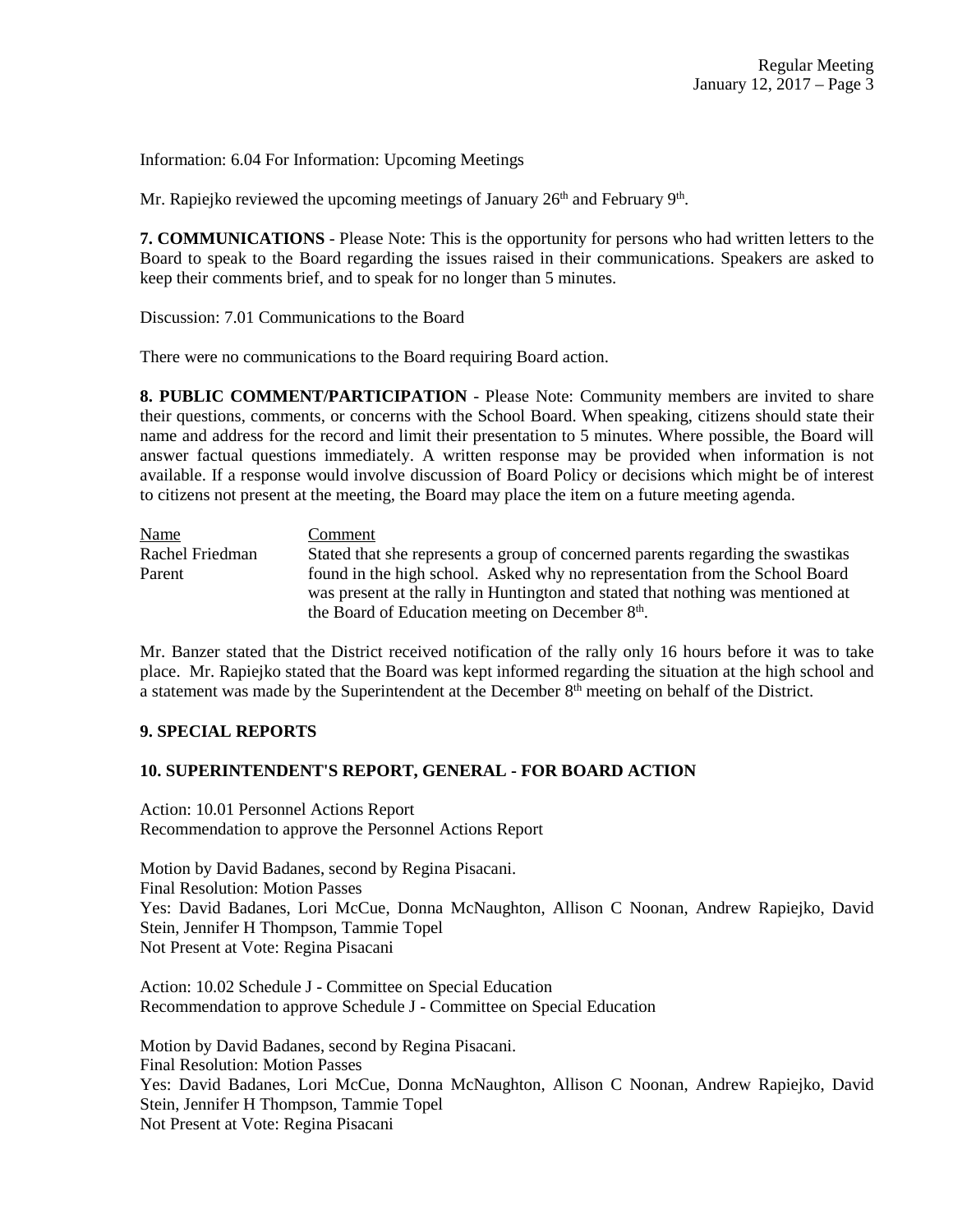Action: 10.03 Policy #2220 - Board Officers Recommendation to receive for a first read revisions to the following policy: 10.03.1 Policy #2220 - Board Officers

Motion by Jennifer H Thompson, second by Tammie Topel. Final Resolution: Motion Passes Yes: Lori McCue, Donna McNaughton, Allison C Noonan, Andrew Rapiejko, David Stein, Jennifer H Thompson, Tammie Topel No: David Badanes Not Present at Vote: Regina Pisacani

Action: 10.04 Corrective Action Plan Recommendation to approve the Corrective Action Plan to the June 30, 2016 External Audit

Motion by David Badanes, second by Regina Pisacani. Final Resolution: Motion Passes Yes: David Badanes, Lori McCue, Donna McNaughton, Allison C Noonan, Andrew Rapiejko, David Stein, Jennifer H Thompson, Tammie Topel Not Present at Vote: Regina Pisacani

# **11. SUPERINTENDENT'S REPORT, FINANCIAL - FOR BOARD ACTION**

Action: 11.01 Donations Recommendation to receive the following donation to the District: 11.01.1 Trap set shells, cymbal stands, and cymbals from Mr. Kenneth Junge, value estimated by the donor to be approximately \$200.00

Motion by Donna McNaughton, second by Allison C Noonan. Final Resolution: Motion Passes Yes: David Badanes, Lori McCue, Donna McNaughton, Allison C Noonan, Regina Pisacani, Andrew Rapiejko, David Stein, Jennifer H Thompson, Tammie Topel

Action: 11.02 Prior Year Donations Recommendation to approve the following resolution:

"BE IT RESOLVED. that the Board of Education hereby accepts the transfer of funds from the Trust & Agency Fund to the General Fund. The funds are a result of prior year donations received from Target, for the purpose of non-educational supplies and contract services at the Northport High School and increase the 2016-2017 budget codes A2020.5040.30.2803 and A2020.4010.30.2803 by \$2,373.61 for this purpose.

BE IT RESOLVED, that the Board of Education hereby approves an increase in the revenue code A2705 of the 2016-2017 budget by \$2,373.61 with the understanding that this increase in revenue is the result of prior year donations."

Motion by Donna McNaughton, second by Allison C Noonan.

Final Resolution: Motion Passes

Yes: David Badanes, Lori McCue, Donna McNaughton, Allison C Noonan, Regina Pisacani, Andrew Rapiejko, David Stein, Jennifer H Thompson, Tammie Topel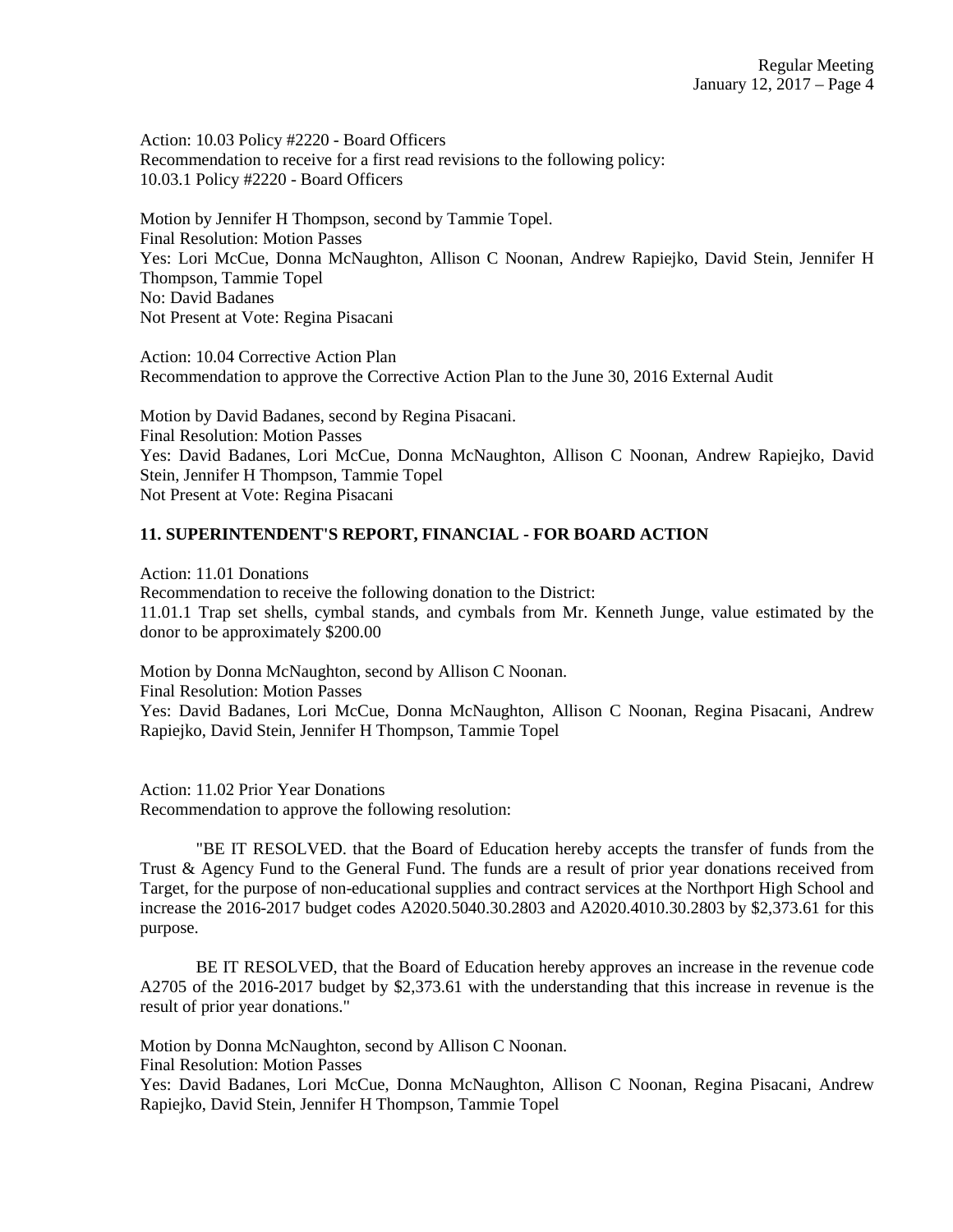Action: 11.03 Prior Year Donations Recommendation to approve the following resolution:

"BE IT RESOLVED, that the Board of education hereby accepts the transfer of funds from the Trust & Agency Fund to the General Fund. The funds are a result of prior year donations received from various sources for use at Fifth Avenue School and increase the 2016-2017 budget code A2110.5030.12.0200 by \$442.08

BE IT RESOLVED, that the Board of Education hereby approves an increase in the revenue code A2705 of the 2016-2017 budget by \$442.08 with the understanding that this increase in revenue is the result of prior year donations."

Motion by Donna McNaughton, second by Allison C Noonan. Final Resolution: Motion Passes Yes: David Badanes, Lori McCue, Donna McNaughton, Allison C Noonan, Regina Pisacani, Andrew Rapiejko, David Stein, Jennifer H Thompson, Tammie Topel

Action: 11.04 Urban Studies Class Field Trip Donation Recommendation to approve the following resolution:

"BE IT RESOLVED, that the Board of Education hereby gratefully accepts a donation of \$741 from Northport-East Northport residents whose names are more fully set forth in the attached document, for the purposes of covering the cost of transportation for the Northport High School Urban Studies class field trip on December 8, 2016 and increase the 2016-2017 budget code A2110.4161.30.2903 by \$741 for this purpose.

BE IT RESOLVED, that the Board of Education hereby approves an increase in the revenue code A2705 of the 2016-2017 budget by \$741 with the understanding that this increase in revenue is the result of donations from Northport-East Northport residents."

Motion by Donna McNaughton, second by Allison C Noonan.

Final Resolution: Motion Passes

Yes: David Badanes, Lori McCue, Donna McNaughton, Allison C Noonan, Regina Pisacani, Andrew Rapiejko, David Stein, Jennifer H Thompson, Tammie Topel

Action: 11.05 East Northport Middle School Greenkill Field Trip Donation Recommendation to approve the following resolution:

"BE IT RESOLVED, that the Board of Education hereby gratefully accepts a donation of \$200 from Northport-East Northport residents whose names are more fully set forth in the attached document, for the purposes of covering the cost of the 6th Grade Field Trip to Greenkill on November 21, 2016 and increase the 2016-2017 budget code A2110.4161.21.2902 by \$200 for this purpose.

BE IT RESOLVED, that the Board of Education hereby approves an increase in the revenue code A2705 of the 2016-2017 budget by \$200 with the understanding that this increase in revenue is the result of donations from Northport-East Northport residents."

Motion by Donna McNaughton, second by Allison C Noonan.

Final Resolution: Motion Passes

Yes: David Badanes, Lori McCue, Donna McNaughton, Allison C Noonan, Regina Pisacani, Andrew Rapiejko, David Stein, Jennifer H Thompson, Tammie Topel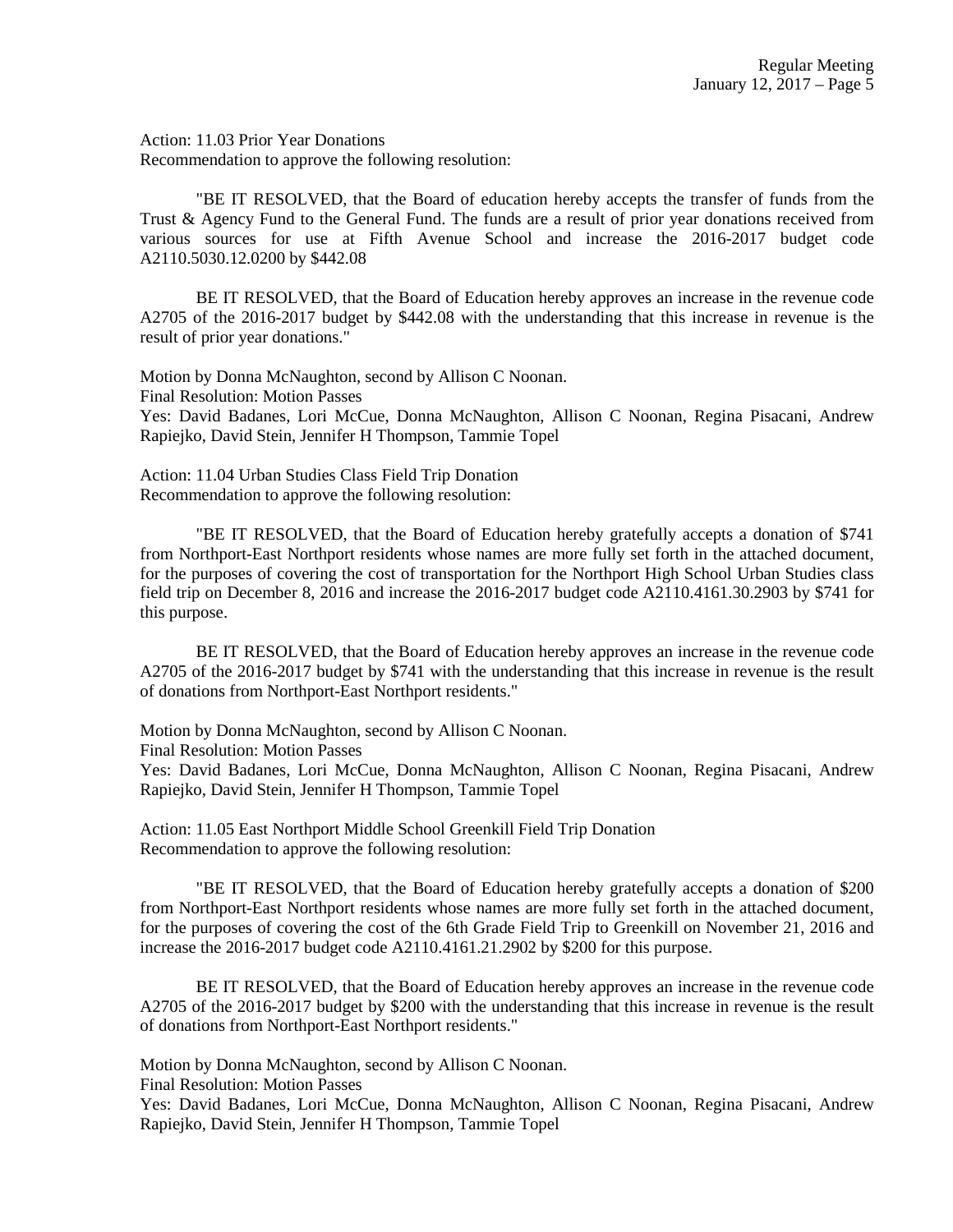Action: 11.06 Jungle Bob Enterprises Inc

Recommendation to approve Supplementary Education Services Agreement between the Northport-East Northport Union Free School District and Jungle Bob Enterprises Inc in the amount of \$350 (FAS)

Motion by Donna McNaughton, second by Allison C Noonan.

Final Resolution: Motion Passes

Yes: David Badanes, Lori McCue, Donna McNaughton, Allison C Noonan, Regina Pisacani, Andrew Rapiejko, David Stein, Jennifer H Thompson, Tammie Topel

Action: 11.07 Motivational Media Assemblies

Recommendation to approve a Supplementary Education Services Agreement between the Northport-East Northport Union Free School District and Motivational Media Assemblies in the amount of \$700.00 (ENMS)

Motion by Donna McNaughton, second by Allison C Noonan.

Final Resolution: Motion Passes

Yes: David Badanes, Lori McCue, Donna McNaughton, Allison C Noonan, Regina Pisacani, Andrew Rapiejko, David Stein, Jennifer H Thompson, Tammie Topel

Action: 11.08 Syosset Home Tutoring Inc.

Recommendation to approve a Supplementary Education Services Agreement between the Northport-East Northport Union Free School District and Syosset Home Tutoring Inc. in an amount not to exceed \$2,000 (SSS)

Motion by Donna McNaughton, second by Allison C Noonan. Final Resolution: Motion Passes

Yes: David Badanes, Lori McCue, Donna McNaughton, Allison C Noonan, Regina Pisacani, Andrew Rapiejko, David Stein, Jennifer H Thompson, Tammie Topel

Action: 11.09 Julia Dyckman Andrus Memorial, Inc.

Recommendation to approve a 2016-2017 Agreement between the Northport-East Northport Union Free School District and Julia Dyckman Andrus Memorial, Inc. (Spec. Ed.)

Motion by Donna McNaughton, second by Allison C Noonan. Final Resolution: Motion Passes Yes: David Badanes, Lori McCue, Donna McNaughton, Allison C Noonan, Regina Pisacani, Andrew Rapiejko, David Stein, Jennifer H Thompson, Tammie Topel

Action: 11.10 West Islip Union Free School District

Recommendation to approve a 2016-2017 Special Education Services Contract between the Board of Education of the Northport-East Northport Union Free School District and the Board of Education of the West Islip Union Free School District

Motion by Donna McNaughton, second by Allison C Noonan.

Final Resolution: Motion Passes

Yes: David Badanes, Lori McCue, Donna McNaughton, Allison C Noonan, Regina Pisacani, Andrew Rapiejko, David Stein, Jennifer H Thompson, Tammie Topel

Action: 11.11 Commack Union Free School District

Recommendation to approve a 2016-2017 Tuition Contract for Special Education Services between the Board of Education of the Commack Union Free School District and the Board of Education of the Northport-East Northport Union Free School District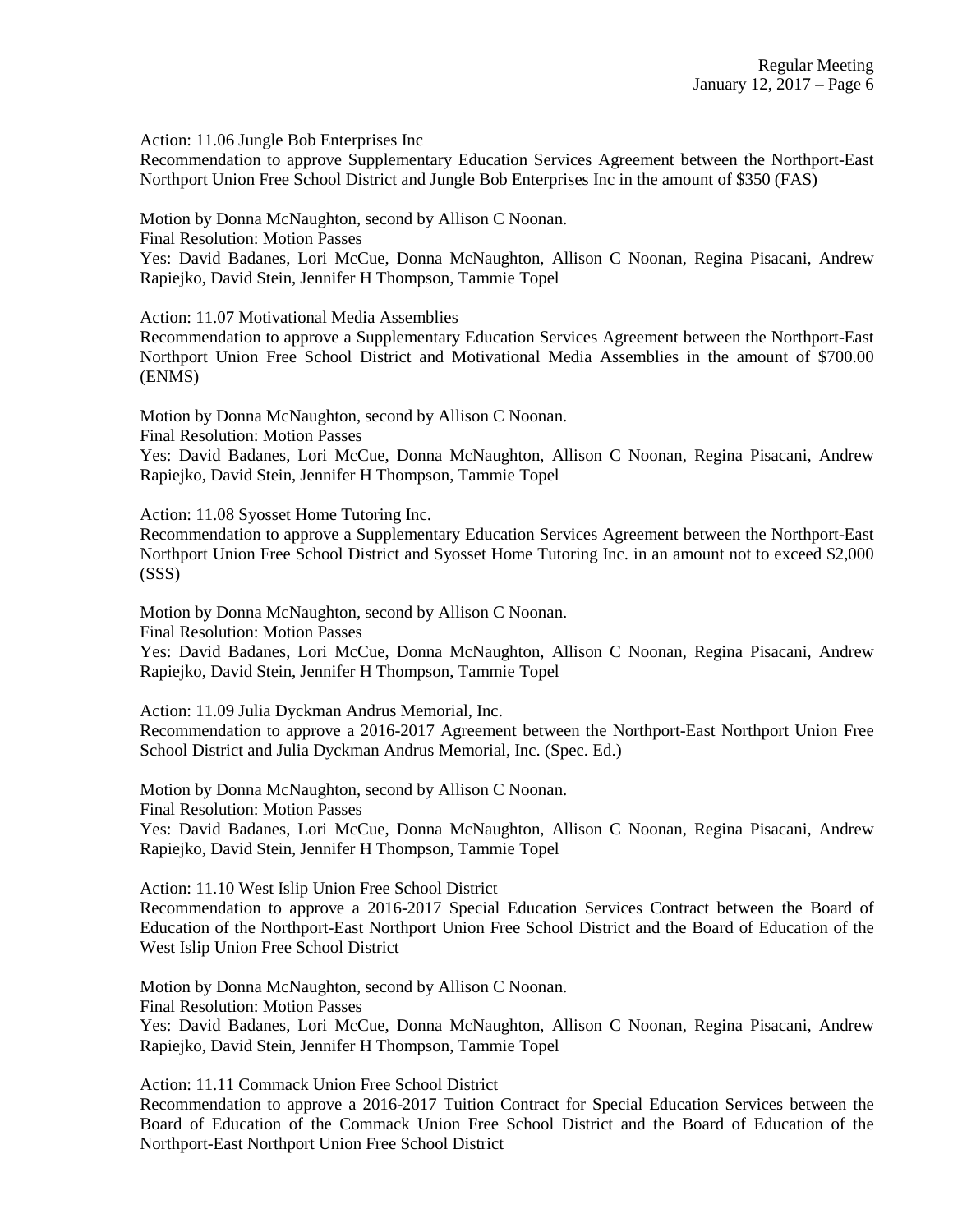Motion by Donna McNaughton, second by Allison C Noonan. Final Resolution: Motion Passes Yes: David Badanes, Lori McCue, Donna McNaughton, Allison C Noonan, Regina Pisacani, Andrew Rapiejko, David Stein, Jennifer H Thompson, Tammie Topel

Action: 11.12 Mill Neck Interpreter Service

Recommendation to approve a 2016-2017 Agreement between the Northport-East Northport Union Free School District and Mill Neck Interpreter Service (Spec. Ed.)

Motion by Donna McNaughton, second by Allison C Noonan.

Final Resolution: Motion Passes

Yes: David Badanes, Lori McCue, Donna McNaughton, Allison C Noonan, Regina Pisacani, Andrew Rapiejko, David Stein, Jennifer H Thompson, Tammie Topel

Action: 11.13 Health Services Contract

Recommendation to authorize the Board President to sign a contract with the following school district to provide Health Services for Northport-East Northport students attending school in that district during the 2016-2017 school year:

11.13.1 West Islip Union Free School District, eleven (11) students attending St. John the Baptist @ \$891.72, totaling \$9,808.92

Motion by Donna McNaughton, second by Allison C Noonan.

Final Resolution: Motion Passes

Yes: David Badanes, Lori McCue, Donna McNaughton, Allison C Noonan, Regina Pisacani, Andrew Rapiejko, David Stein, Jennifer H Thompson, Tammie Topel

Action: 11.14 Claims Auditor's Report for Warrants and Schedule of Claims Recommendation to approve the Claims Auditor's Report for Warrants and Schedule of Claims for payments dated:

November 4, 2016 (Payroll Trust & Agency Warrant), November 15, 2016 (Accounts Payable Warrant), November 18, 2016 (Payroll Trust & Agency Warrant), November 30, 2016 (Accounts Payable Warrant), November 2016 (Claims Audit Report)

Motion by Donna McNaughton, second by Allison C Noonan.

Final Resolution: Motion Passes

Yes: David Badanes, Lori McCue, Donna McNaughton, Allison C Noonan, Regina Pisacani, Andrew Rapiejko, David Stein, Jennifer H Thompson, Tammie Topel

Action: 11.15 Claims Auditor's Report - Payroll Audit Recommendation to approve the Claims Auditor's Report - Payroll Audit for Payroll Distribution/Audit dated November 4, 2016 (PRS)

Motion by Donna McNaughton, second by Allison C Noonan. Final Resolution: Motion Passes Yes: David Badanes, Lori McCue, Donna McNaughton, Allison C Noonan, Regina Pisacani, Andrew Rapiejko, David Stein, Jennifer H Thompson, Tammie Topel

Action: 11.16 Treasurer's Report and Monthly Summary of Receipts and Disbursements Recommendation to approve the Treasurer's Report and Monthly Summary of Receipts and Disbursements;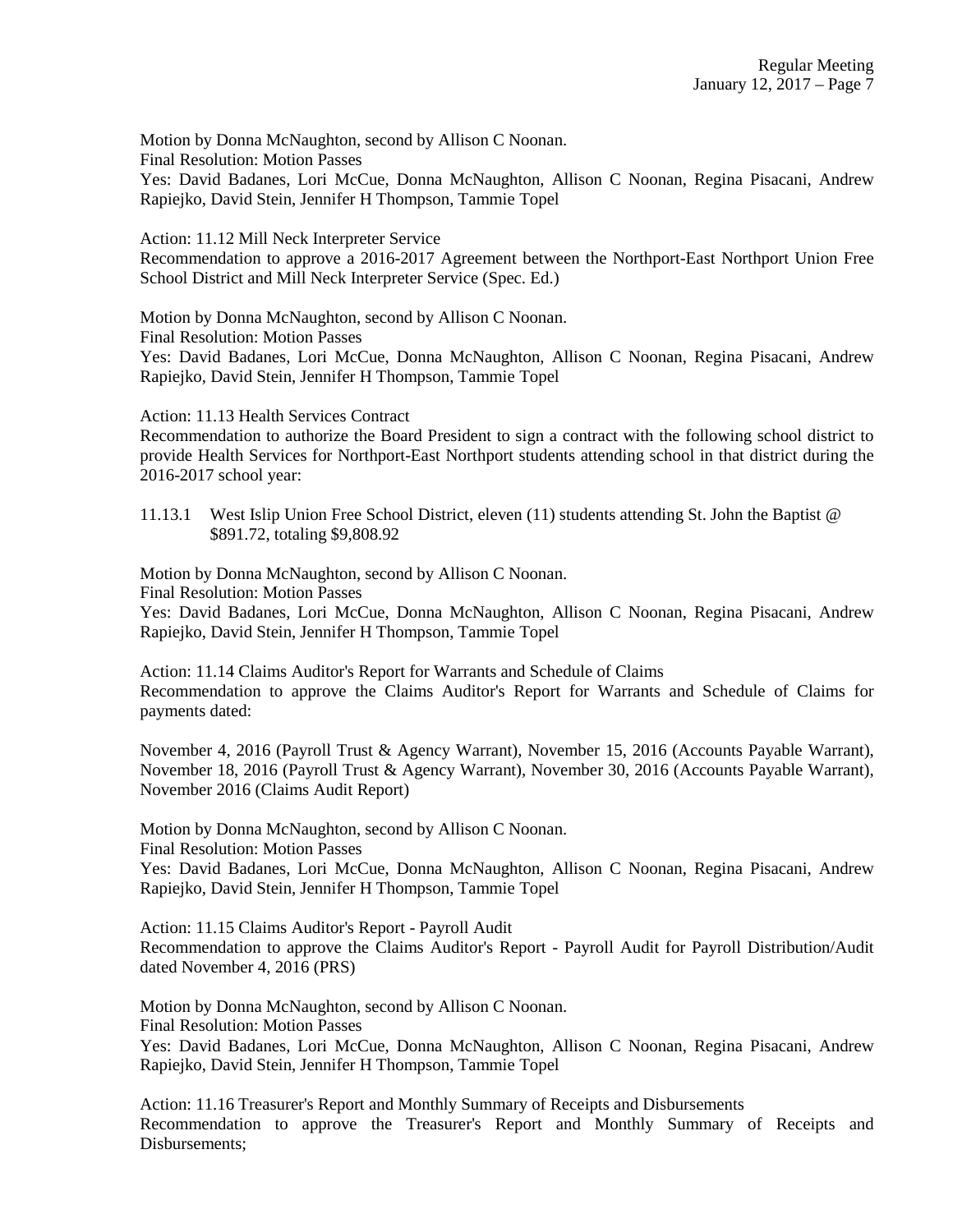11.16.1 Treasurer's Report for the period October 1, 2016 - October 31, 2016

11.16.2 Monthly Summary of Receipts and Disbursements for October 2016

Motion by Donna McNaughton, second by Allison C Noonan. Final Resolution: Motion Passes Yes: David Badanes, Lori McCue, Donna McNaughton, Allison C Noonan, Regina Pisacani, Andrew Rapiejko, David Stein, Jennifer H Thompson, Tammie Topel

Action: 11.17 Schedule of Investments Recommendation to approve the Schedule of Investments as of October 31, 2016

Motion by Donna McNaughton, second by Allison C Noonan. Final Resolution: Motion Passes Yes: David Badanes, Lori McCue, Donna McNaughton, Allison C Noonan, Regina Pisacani, Andrew Rapiejko, David Stein, Jennifer H Thompson, Tammie Topel

Action: 11.18 Collateral Schedule Recommendation to approve the Collateral Schedule as of October 31, 2016

Motion by Donna McNaughton, second by Allison C Noonan. Final Resolution: Motion Passes Yes: David Badanes, Lori McCue, Donna McNaughton, Allison C Noonan, Regina Pisacani, Andrew Rapiejko, David Stein, Jennifer H Thompson, Tammie Topel

Action: 11.19 Bank Reconciliation Recommendation to approve the Bank Reconciliation Report for the Month Ended October 31, 2016

Motion by Donna McNaughton, second by Allison C Noonan. Final Resolution: Motion Passes Yes: David Badanes, Lori McCue, Donna McNaughton, Allison C Noonan, Regina Pisacani, Andrew Rapiejko, David Stein, Jennifer H Thompson, Tammie Topel

Action: 11.20 General Fund Projected Cash Flow Statement Recommendation to approve the General Fund Projected Cash Flow Statement for the year ending 2016- 2017, Actual Data July 1, 2016 - October 31, 2016, Estimated Data November 1, 2016 - June 30, 2017

Motion by Donna McNaughton, second by Allison C Noonan. Final Resolution: Motion Passes

Yes: David Badanes, Lori McCue, Donna McNaughton, Allison C Noonan, Regina Pisacani, Andrew Rapiejko, David Stein, Jennifer H Thompson, Tammie Topel

Action: 11.21 Monthly Revenue and Budget Status Report - School Lunch Fund Recommendation to approve the Monthly Revenue and Budget Status Report - School Lunch Fund for the Month Ending October 31, 2016

Motion by Donna McNaughton, second by Allison C Noonan. Final Resolution: Motion Passes Yes: David Badanes, Lori McCue, Donna McNaughton, Allison C Noonan, Regina Pisacani, Andrew Rapiejko, David Stein, Jennifer H Thompson, Tammie Topel

Action: 11.22 Monthly Revenue and Budget Status Report - Special Aid Fund Recommendation to approve the Monthly Revenue and Budget Status Report - Special Aid Fund for the Month Ending October 31, 2016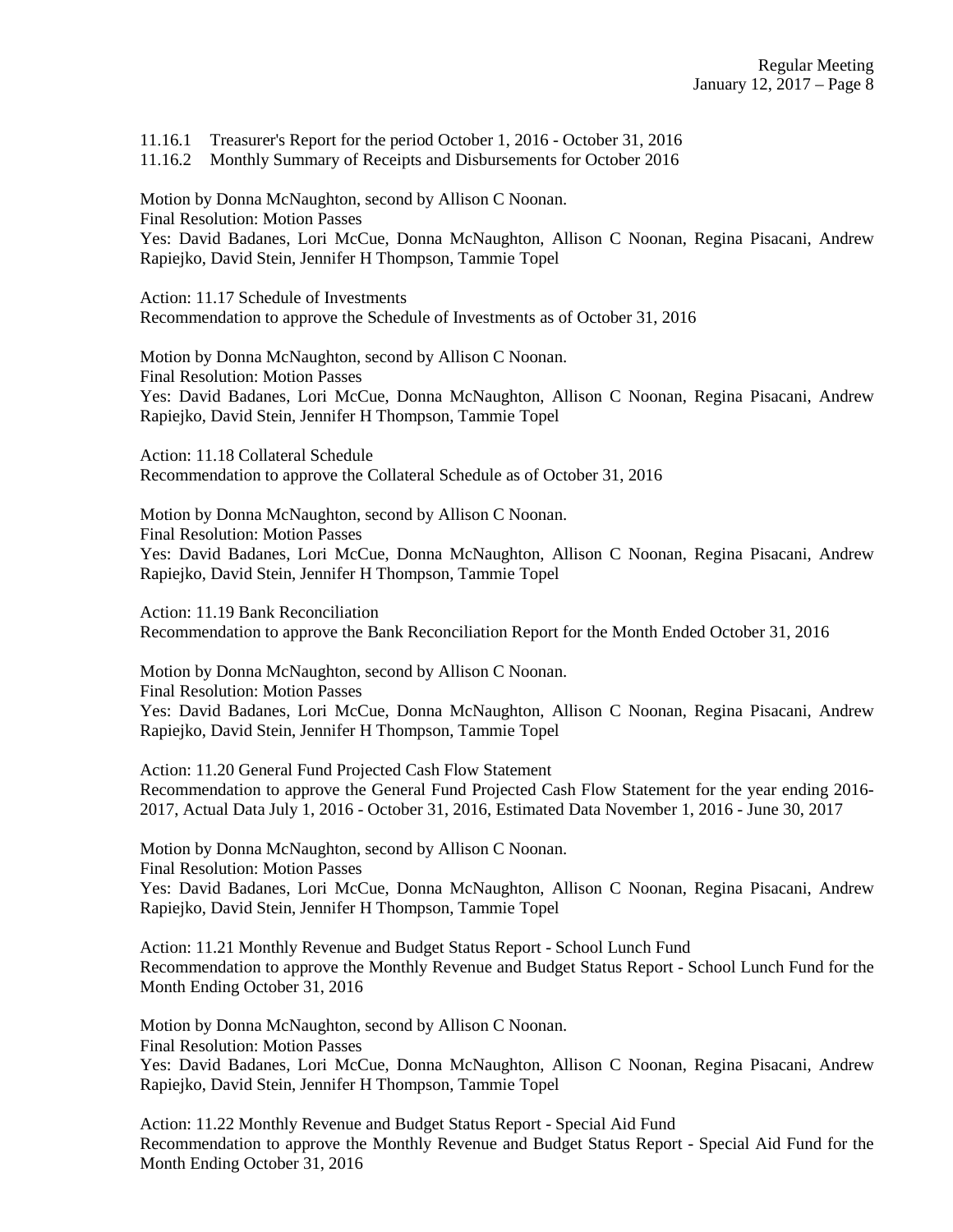Motion by Donna McNaughton, second by Allison C Noonan. Final Resolution: Motion Passes Yes: David Badanes, Lori McCue, Donna McNaughton, Allison C Noonan, Regina Pisacani, Andrew Rapiejko, David Stein, Jennifer H Thompson, Tammie Topel

Action: 11.23 Monthly Revenue and Budget Status Report - General Fund Recommendation to approve the Monthly Revenue and Budget Status Report - General Fund for the Month Ending October 31, 2016

Motion by Donna McNaughton, second by Allison C Noonan. Final Resolution: Motion Passes Yes: David Badanes, Lori McCue, Donna McNaughton, Allison C Noonan, Regina Pisacani, Andrew Rapiejko, David Stein, Jennifer H Thompson, Tammie Topel

Action: 11.24 Monthly Revenue and Budget Status Report - Capital Fund Recommendation to approve the Monthly Revenue and Budget Status Report - Capital Fund for the Month Ending October 31, 2016

Motion by Donna McNaughton, second by Allison C Noonan. Final Resolution: Motion Passes

Yes: David Badanes, Lori McCue, Donna McNaughton, Allison C Noonan, Regina Pisacani, Andrew Rapiejko, David Stein, Jennifer H Thompson, Tammie Topel

Action: 11.25 School Lunch Profit and Loss Statement Recommendation to approve the School Lunch Profit and Loss Statement for the month ending October 31, 2016

Motion by Donna McNaughton, second by Allison C Noonan. Final Resolution: Motion Passes

Yes: David Badanes, Lori McCue, Donna McNaughton, Allison C Noonan, Regina Pisacani, Andrew Rapiejko, David Stein, Jennifer H Thompson, Tammie Topel

Action: 11.26 Quarterly Student Activity Account Reports Recommendation to approve the Quarterly Student Activity Account Reports:

- 11.26.1 Northport High School
- 11.26.2 East Northport Middle School
- 11.26.3 Northport Middle School

Motion by Donna McNaughton, second by Allison C Noonan.

Final Resolution: Motion Passes

Yes: David Badanes, Lori McCue, Donna McNaughton, Allison C Noonan, Regina Pisacani, Andrew Rapiejko, David Stein, Jennifer H Thompson, Tammie Topel

Action: 11.27 Transfer of General Funds Recommendation to approve Transfer of General Fund Appropriations in the 2016-2017 fiscal year

Motion by Donna McNaughton, second by Allison C Noonan.

Final Resolution: Motion Passes

Yes: David Badanes, Lori McCue, Donna McNaughton, Allison C Noonan, Regina Pisacani, Andrew Rapiejko, David Stein, Jennifer H Thompson, Tammie Topel